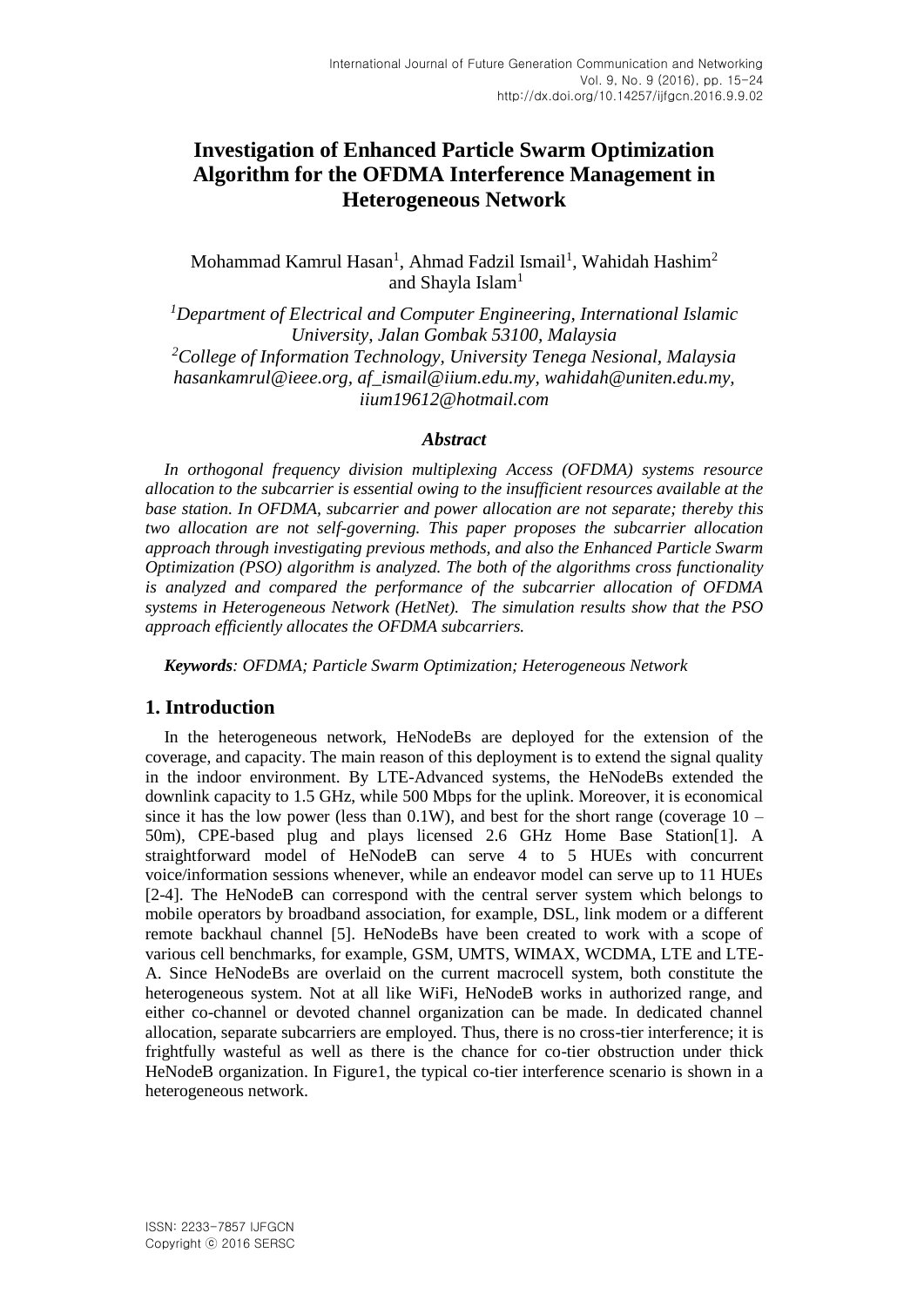

**Figure 1. A Typical Interference Scenario in Heterogeneous Network[\[6\]](#page-7-0)**

In the co-channel assignment, the recurrence groups are shared between the large scale macro-eNodeB coverage and HeNodeB coverage. Despite the fact that it is frightfully proficient one, there is more plausibility for cross-level obstruction [4]. Even so, because of licensed spectrum substantial cost high cost, co-channel might be interesting by sharing the resources in OFDMA. For that reason, the effect of frequency-reusing in an awkward arbitrary design acquaints possibly harmful interference with the framework, both in fullscale macro-eNodeB and HeNodeB tiers. Hence, the Cross-tier (CSI) and Co-tier (CTI) occurs in the typical Heterogeneous network. Two types of access technology have been applying in HeNodeB deployment such as Closed Access Group (CSG) and Open Access Group (OAG)[7, 8]. In open get to, all clients of the porTable administrator might be permitted to associate with a customer possessed femtocell. In CSG access just a subset of the clients, which is characterized by the femtocell proprietor, can associate with the femtocell. In half and half get to, a constrained measure of the HeNodeB assets are accessible to all clients, while the rest are worked in a CSG way. At the point when the CSG strategy hinders the utilization of the femtocell assets to a subset of the clients inside of its scope region, another arrangement of cross-level meddling signs is indeed characterized in such territory and makes the issue of obstruction moderation significantly more unpredicTable. The various access technologies for HeNodeBs is depicted in Fig 2. Conversely, the open access strategy would comprehend this point, however conveying security and sharing worries to the client. Henceforth the determination of an entrance control system to femtocells has an incredible impact on the execution of the general scheme, for the most part because of its role on the meaning of obstruction by interference and handover endeavors.

This aim of this paper is to analyses the performance of the PSO based dynamic subcarrier allocation approach. It is also investigates the impact of the system performance in co-channel deployed Heterogeneous network.

The rest of the paper organizes as: Section 2 presents the related works. Section 3 discusses the co-tier interference model for the heterogeneous network. Section 4 analyses the performance of the PSO based dynamic subcarrier allocation approach. Section 5 concludes the paper.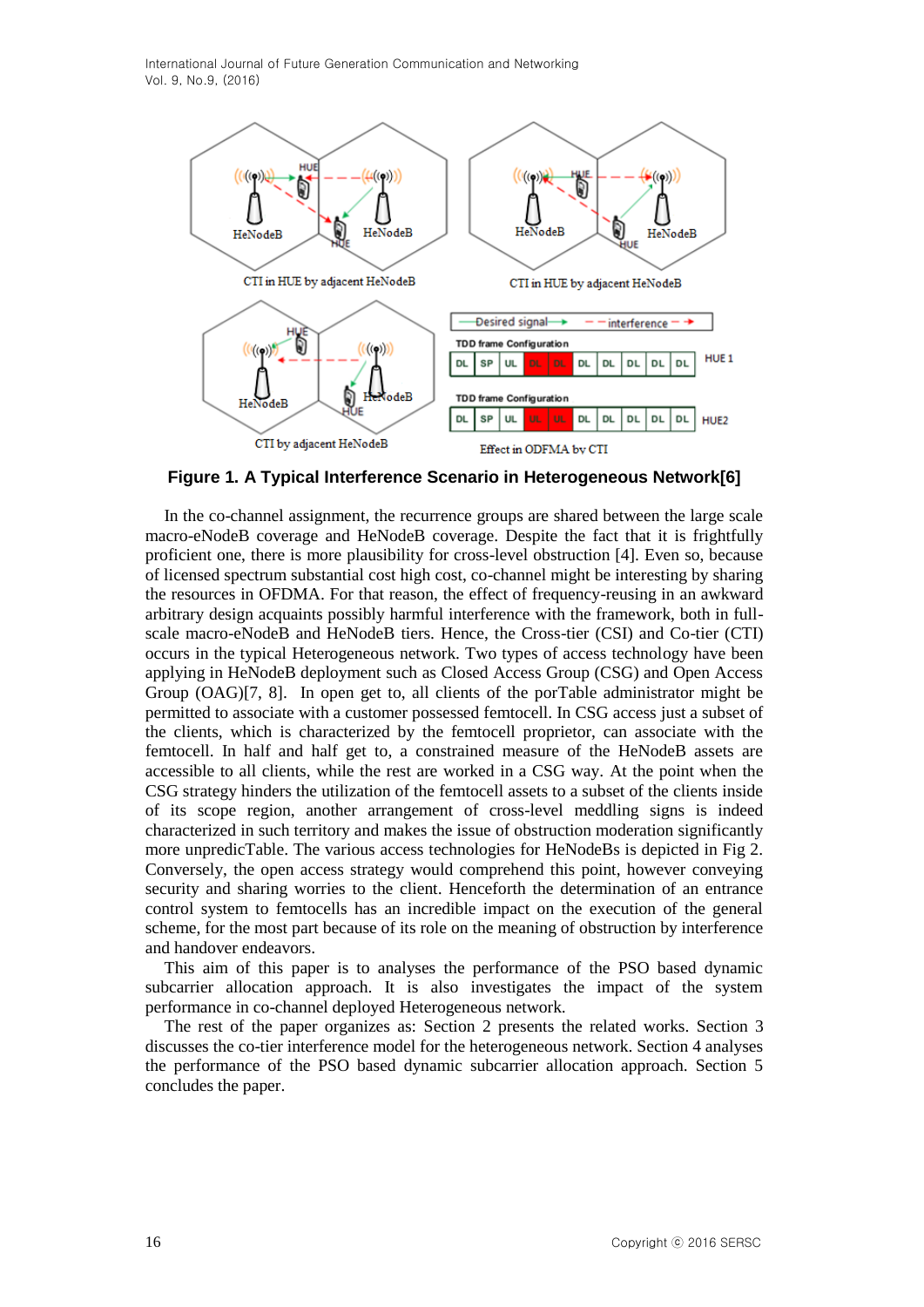

**Figure 2. HeNodeB's Access Mechanism[\[9\]](#page-7-1)**

# **2. Related Works**

A distributed interference alleviation method has proposed by applying the recurrence reuse with a specific end goal to guarantee the Quality of Service (QoS). The examination recommends that, the plan that was connected multipath channel blurring and Nakagami blurring to accomplish the enhanced blackout rate and higher ghostly adequacy. Additionally, settled edge and besides signal transmission/gathering were utilized to identify the blank ranges furthermore to recognize interferer. Subsequently, the casualty MUE applies the limit furthermore permitting to different HeNodeBs (interferer) to reuse field. A diversion hypothesis based impedance relief procedure has proposed which is mostly vitality based and utilizes the handover bolstered convention [12]. The impedance has decreased by the shared guide to diminish energy utilization which focuses on enhancing channel state and also building framework limit. In any case, by utilizing the forced assignment can be decreased up to the certain level whereas in functional this would be difficult to deal with the power portion progressively on interest. The system design and the resource administration, for the most part, rely on upon the extent of existing femtocell deployment, existing system framework, and future expansion planning. The CTI need to be completely minimized. Nonetheless, it is conceivable to moderate the impedance. To acquire the best employments of profiTable assets (recurrence and data transfer capacity). Appropriate radio resource administration (RRM) strategies for Interferences mitigation are required. The recurrence OFDMA resource assignment is the key elements to alleviate interference [10-12]. The thickness of femtocells orders the deployable femtocell zones, and conjunction of femtocells and macrocell to moderate, diverse wellsprings of impedances and to guarantee the best usage of the range[6].

# **3. System Model**

In HetNet, the macro-eNodeBs andHeNodeBs are shared the same entire frequency band. This is because of the limited spectrum resources, and to achieve the maximum spectral efficiency. Moreover, due to the same spectrum allocation, the frequency is overlapped whichcan be stretchedbetter cell group average throughput, nonetheless, the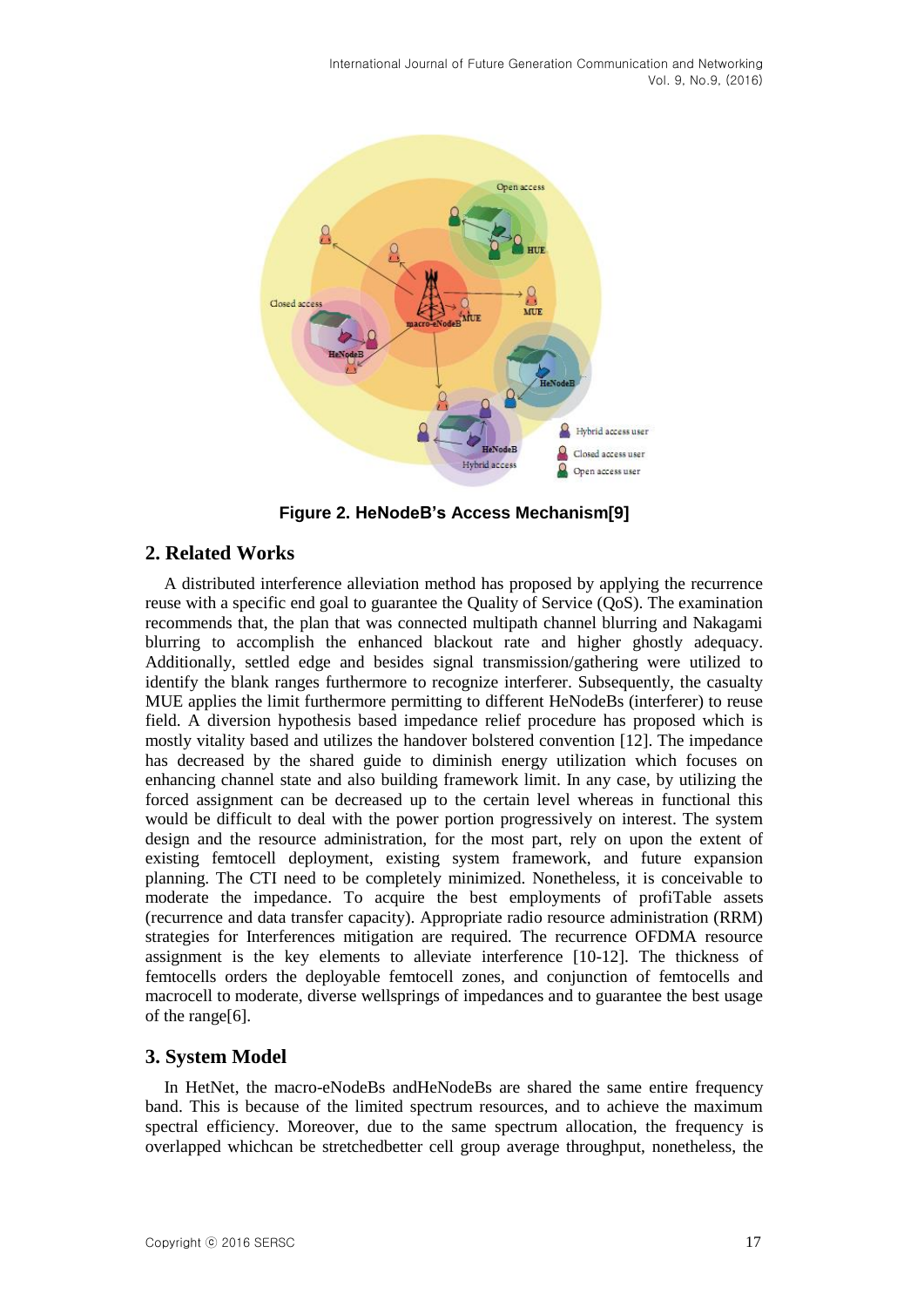cell edge throughput is deteriorated adversely due to the CTI effects. Therefore, the subcarrier allocation approach is necessary for the HetNet. As a result, to mitigate such type of CTI interference, the system approachcan be represented in Figure 3. The PSObased subcarrier allocation optimization algorithm is discussed and analyzed for the dynamic subcarrier allocation in LTE-A HetNet. The network connectivityof the *j th* HeNodeB and *i*<sup>th</sup>HUEs in a HetNet is desired/permissible entity. On the other hand, if the adjacent HeNodeBs are the cause of the interference with HUEs in the downlink. The received power perceived by HUE at subcarrier can be written in Equation (1).

$$
\mathcal{R}_{s}^{HUE} = P_{HUE_{i},s}^{Hj} \sum_{n}^{N} h_{n,s}^{Hj}
$$
\n
$$
+ \sum_{HUE_{i} \in H_{ints}}^{Z} \left| h_{Hjs}^{HUE_{i}} \right|^{2} P_{HUE_{i},s}^{Hj} + \sum_{HUE_{i} \in I_{ints}}^{S} \left| h_{HUE_{i},z}^{Hj} \right|^{2} p_{s}^{HUE_{i}} \sigma^{2}
$$
\n
$$
\sum_{n}^{S} \left| h_{HUE_{i},s}^{Hj} \right|^{2} \left| h_{HUE_{i},s}^{Hj} \right|^{2} \left| h_{HUE_{i},s}^{Hj} \right|^{2} \left| h_{HUE_{i},s}^{Hj} \right|^{2} \left| h_{HUE_{i},s}^{Hj} \right|^{2} \left| h_{HUE_{i},s}^{Hj} \right|^{2} \left| h_{HUE_{i},s}^{Hj} \right|^{2} \left| h_{HUE_{i},s}^{Hj} \right|^{2} \left| h_{HUE_{i},s}^{Hj} \right|^{2} \left| h_{HUE_{i},s}^{Hj} \right|^{2} \left| h_{HUE_{i},s}^{Hj} \right|^{2} \left| h_{HUE_{i},s}^{Hj} \right|^{2} \left| h_{HUE_{i},s}^{Hj} \right|^{2} \left| h_{HUE_{i},s}^{Hj} \right|^{2} \left| h_{HUE_{i},s}^{Hj} \right|^{2} \left| h_{HUE_{i},s}^{Hj} \right|^{2} \left| h_{HUE_{i},s}^{Hj} \right|^{2} \left| h_{HUE_{i},s}^{Hj} \right|^{2} \left| h_{HUE_{i},s}^{Hj} \right|^{2} \left| h_{HUE_{i},s}^{Hj} \right|^{2} \left| h_{HUE_{i},s}^{Hj} \right|^{2} \left| h_{HUE_{i},s}^{Hj} \right|^{2} \left| h_{HUE_{i},s}^{Hj} \right|^{2} \left| h_{HUE_{i},s}^{Hj} \right|^{2} \left| h_{HUE_{i},s}^{Hj} \right|^{2} \left| h_{HUE_{i},s}^{Hj} \right|^{2} \left| h_{HUE_{i},s}^{H
$$

As a result, the SINR of HUE get effected and the co-tier interference occurred, which can be presented below.

$$
\gamma_{HUE_{i},s}^{SINR} = \frac{P_{HUE_{i},s}^{H_j} h_{HUE_{i},s}^{H_j} \varphi_{HUE_{i},s} \mathcal{Z}_{HUE_{i} \leftrightarrow H_j}}{\sum_{HUE_{i} \in H_{int,s}}^Z \left| h_{Hjs}^{HUE_{i}} \right|^2 P_{HUE_{i},s}^{H_j} + \sum_{HUE_{i} \in I_{int,s}}^S \left| h_{HUE_{i},s}^{Hj} \right|^2 p_{s}^{HUE_{i}} + \sigma^2}
$$
(2)

Applying the Shannon's capacity law, we get the capacity in the following Equation.

$$
\forall s,i
$$
\n
$$
= \sum_{s=1}^{S} \frac{\omega_{i,S}}{S} \log_2 \left( \frac{P_{HUE_{i,S}}^{Hj} h_{HUE_{i,S}}^{Hj}}{2 \sum_{HUE_i \in H_{int,s}}^{S} \left| h_{Hj,s}^{HUE_{i,S}} \right|^2 P_{HUE_{i,S}}^{Hj}} + \sum_{HUE_i \in I_{int,s}}^{S} \left| h_{HUE_{i,S}}^{Hj} \right|^2 p_{s}^{HUE_{i}} + \sigma^2 \right)
$$
\n
$$
= \int_{0}^{S} \left( \frac{P_{HUE_{i}}^{Hj}}{2 \pi \sigma^2} \right)^2 \left( \frac{P_{HUE_{i,S}}^{Hj}}{P_{HUE_{i,S}}^{Hj}} \right)^2 \left( \frac{P_{HUE_{i,S}}^{Hj}}{P_{HUE_{i,S}}^{Hj}} \right)^2 \left( \frac{P_{HUE_{i,S}}^{Hj}}{P_{HUE_{i,S}}^{Hj}} \right)^2 \left( \frac{P_{HUE_{i,S}}^{Hj}}{P_{HUE_{i,S}}^{Hj}} \right)^2 \left( \frac{P_{HUE_{i,S}}^{Hj}}{P_{HUE_{i,S}}^{Hj}} \right)^2 \left( \frac{P_{HUE_{i,S}}^{Hj}}{P_{HUE_{i,S}}^{Hj}} \right)^2 \left( \frac{P_{HUE_{i,S}}^{Hj}}{P_{HUE_{i,S}}^{Hj}} \right)^2 \left( \frac{P_{HUE_{i,S}}^{Hj}}{P_{HUE_{i,S}}^{Hj}} \right)^2 \left( \frac{P_{HUE_{i,S}}^{Hj}}{P_{HUE_{i,S}}^{Hj}} \right)^2 \left( \frac{P_{HUE_{i,S}}^{Hj}}{P_{HUE_{i,S}}^{Hj}} \right)^2 \left( \frac{P_{HUE_{i,S}}^{Hj}}{P_{HUE_{i,S}}^{Hj}} \right)^2 \left( \frac{P_{HUE_{i,S}}^{Hj}}{P_{HUE_{i,S}}^{Hj}} \right)^2 \left( \frac{P_{HUE_{i,S}}^{Hj}}{P_{HUE_{i,S}}^{Hj}} \right)^2 \left( \frac{P_{HUE_{i,S}}^{Hj}}{P_{HUE_{i,S}}^{Hj}} \right)^2 \left( \frac{P_{HUE_{i,S}}^{Hj}}{P_{HUE_{i,S}}^{Hj}} \right)^2 \left( \frac{P_{HUE_{i,S
$$

The fitness problemof the subcarriers can be formedas below.  $\sim$  $H \propto$ 

$$
Max (Q_{i,S}, P_{i,S}^{i,j})
$$
\n
$$
= \sum_{i}^{J} \sum_{s=1}^{S} w_{i,S} \left[ \frac{\omega_{i,S}}{S} \log_2 \left( \frac{P_{HUE_{i,S}}^{Hj} h_{HUE_{i,S}}^{Hj}}{ \sum_{HUE_i \in H_{int,S}}^{S} \left| h_{HJE_{i,S}}^{HUE_{i,S}} \right| P_{HUE_{i,S}}^{Hj} + \sum_{HUE_i \in I_{int,S}}^{S} \left| h_{HUE_{i,S}}^{Hj} \right|^{2} p_{S}^{HUE_{i}} + \sigma^2 \right) \right]
$$
\n(4)

#### **4. Dynamic Subcarrier Allocation**

In the dynamic subcarrier allocation, two types of variation *e.g.* Inertia weight, as well as constriction factor model, was considered for PSO based allocation [13]. This is to achieve higher throughput as well as average performance. To ensure the faster convergence, PSO constriction factor model has been used. In PSO, the Inertia weight as well as compression element updates the velocity of each particle conferring to the finest two known positions such as the personal best position (pbest) for HeNodeB and the neighbor HeNodeBs best position (npbest). The pbest stated particles the best position and npbest is for the correspondence in between the particle and the neighbor HeNodeB. The npbest was also deliberated as the global-best (g-best) when the total swarm is considered. This position was also considered due to the demand of faster convergence. Therefore, it has been identified that the g-best particle and the positions were shared once each generation is completed. To circumvent unnecessary sharing of particle position for HeNodeBs, the positions are divided if there is a substantial fitness value gap, concerning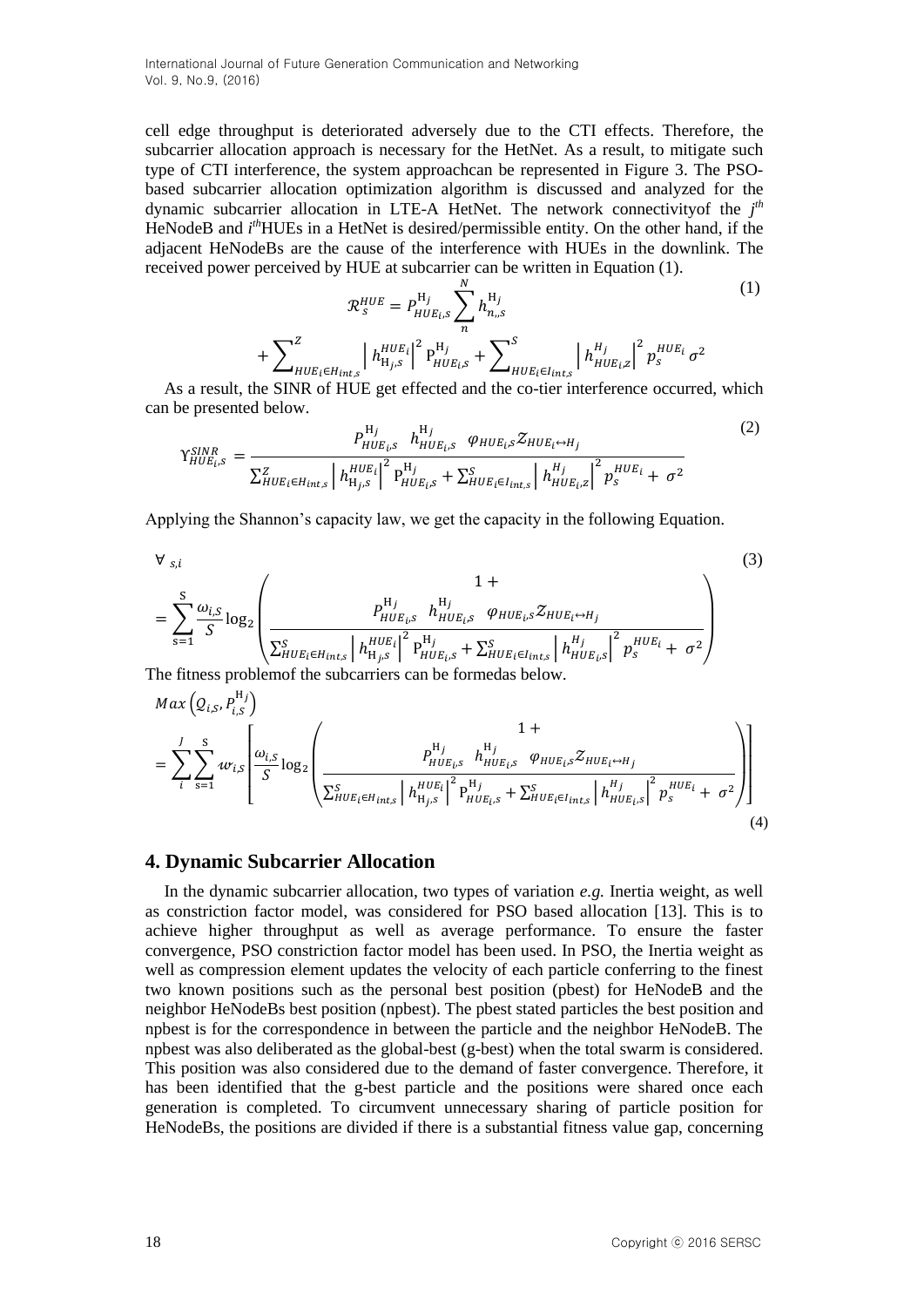the current as well as the previous generation. The framework of PSO-based subcarrier allocation follows the steps as below point-wise:

- At the beginning the algorithm generates swarm particles (as subcarrier) with position and velocity.
- Estimate the fitness of the subcarrier usingposition and velocity.
- Evaluates the fitness of each position of particles in order to get the neighbor best position
- Apprise the velocity and position of respectives ubcarrier
- Select the subcarriers and mutate the crossover subcarriers.
- Check the circumstance of subcarrier fitness (see Equation 3)
- Share the subcarriers based on the velocity and position of each particle For the faster convergence the updated velocity is estimated in Equation (5). The In Equation (6), we introduced a parameter distance of the neighbor particles. Therefore, the enhanced PSO (ePSO) algorithm is proposed to search and share the subcarriers among the HeNodeBs in HetNet environment.

$$
\partial_s^{new} = \partial_s + \alpha \omega (pbest_s - \varphi_s) + \beta \omega (pbest_s - \varphi_s) \tag{5}
$$

$$
s = 1, 2, \dots, S
$$

$$
\omega_s + \partial_x^{new}
$$

$$
\varphi_s^{new} = \frac{\varphi_s + \partial_s^{new}}{d_s} \tag{6}
$$

where,  $\alpha$  and  $\beta$  are termed as acceleration coefficients whose job is to control the influence in the search process. The number of particles in a swarm is represented by *P*. wis the random factors f the interval between 0 to 1 {0,1}. And,  $P_s$ ,  $\partial_s^{new}$ ,  $P_s^{new}$  and *s* represents the current and updated position and velocity of the  $s<sup>th</sup>$  particle. In the ePSO algorithm the set of subcarrier is shared the OFDMA subcarriers. The enhanced algorithm is focused with the performance metrics of throughput of the HeNodeBs, and capacity with respect to SINR distribution.

#### **5. Performance Analysis**

Given subcarrier allocation, the consequences are simulated, where 35 HUEs, 35 HeNodeBs are considered. The 500 iteration processes are considered for the subcarrier allocation. The simulation is carried out using MATLAB based simulator. Table 1 listed the simulation parameters.[\[6,](#page-7-0) [14,](#page-7-2) [15\]](#page-7-3).

| <b>Description</b>                 | Specification     |
|------------------------------------|-------------------|
| Frequency band                     | $2.6$ GHz         |
| Number of HeNodeBs                 | 50                |
| System Bandwidth                   | 20MHz             |
| Number of subcarriers              | 720               |
| Distance between HeNodeBs          | 20m               |
| Transmission power of macro-eNodeB | $46$ dBm          |
| Transmission power of HeNodeB      | 23dBm             |
| Penetration wall loss              | 20dB              |
| Intersite distance                 | 500 <sub>m</sub>  |
| Thermal noise factor               | $-174$ Bm/Hz      |
| shadowing correlation              | 0.7dB             |
| Number of HUE                      | 35                |
| <b>SINR</b> threshold              | $-8dB$            |
| <i>Exponent factor</i>             | 3                 |
| <i>Modulation</i>                  | 640AM             |
| Sub frame time duration            | $\mathfrak{m}$ s  |
| Apartment dimension                | $10 \times 10m^2$ |
| BER                                | $10^{-6}$         |

**Table 1. LTE-A HeNodeB Operation Specification**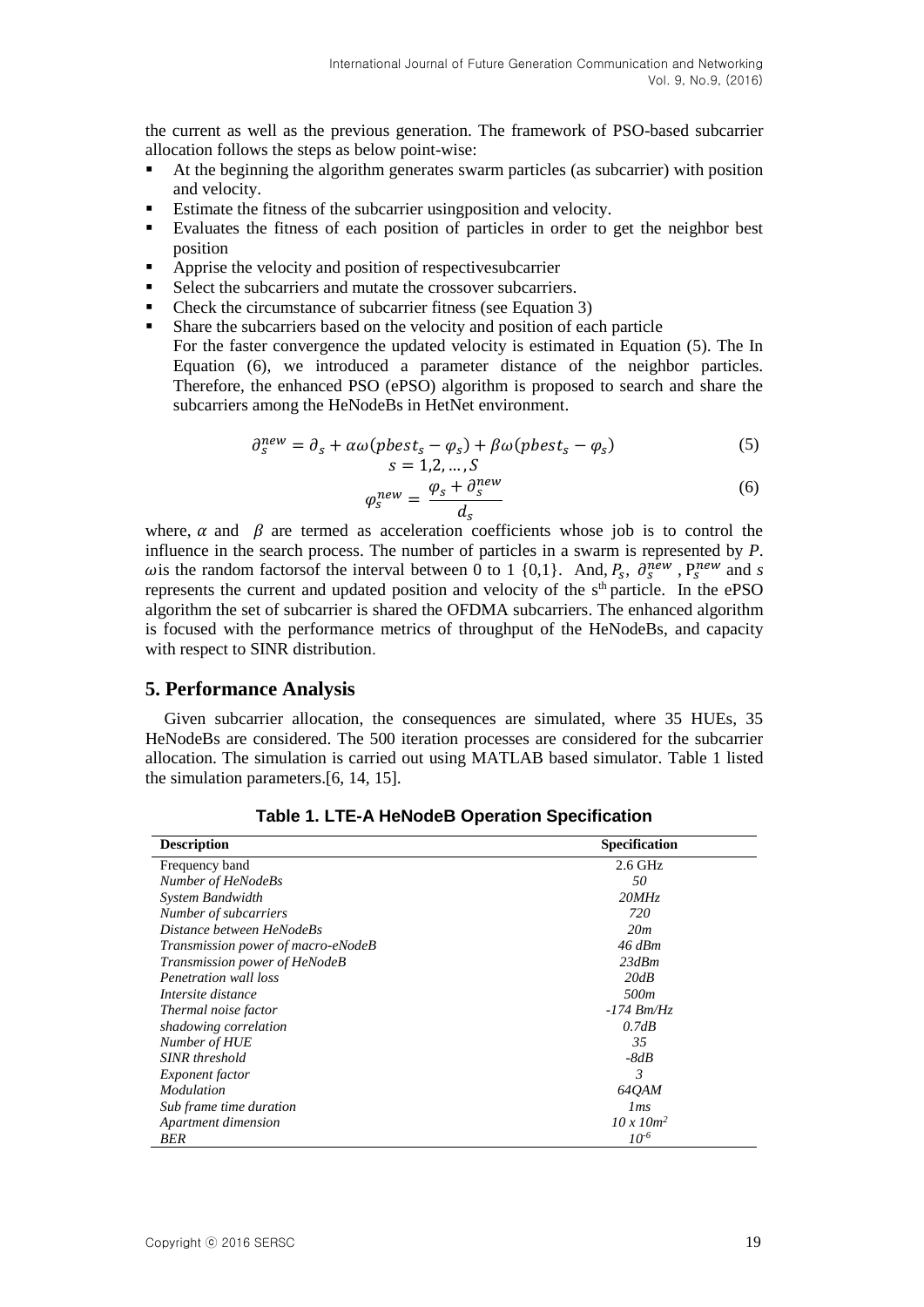The expedient or interfering link in between HUE and HeNodeB [2], [13-14] need to be estimated for the path-loss. The path-loss ( $\ell^{path-loss}$ ) model includes the indoor wall penetration loss  $(\ell_W)$ , distances which is expressed in Equation (7).

$$
\ell^{path-loss} = 15.3 + 37.6 \log_{10}(d) + \ell_W \tag{7}
$$

The channel gain model among transmitter and receiver, perceived at receive antenna is represented in Equation (8) below:

$$
C_{j_n, S}^{i, S} = |h_{q, S}^{j_n}|^2 10^{(-\ell - (d) + Ye)/10}
$$
 (8)

where.  $\ell$  (d) is the distance dependent path-loss, Ye is the log-normal shadowing, channel variation is represented thru  $h_{q,s}^{j_n}$ . The channel vibes usually show the time as well as frequency dispersions, channel variations in a certain resource block. The system level simulator is used to simulate the approach. The simulation scenarios are depicted based on 3GPP and ITU standards. The designed scenarios are an average of 1000 autonomous simulations. The assumed system parameter for the simulation is given in Table 1. Modulation 64-QAM represents 6 bits per symbol. Hence, 10MHz be able to offer a raw symbol rate of 54Mbps, which empowers the system to sort the data through average numbers of subcarriers. Figure 3 presents the simulation scenario.



**Figure 3. HeNodeB and Macro-eNodeB HetNet Scenario**

The performance of an ePSO based resource allocation approach is assessed based on the different deployment of HeNodeBs compactness in HetNet. Radio sign quality gets weaker rapidly because of the distance varieties. In Figure Four the bitrate is shown over the distances. With the different distance between HeNodeB and macro-eNodeB, the achieved bitrate performance is characterized. If the distance is increased, then the bit rate is lower. Initially, the ePSO achieved minimum bitrate is achieved 3.8bps/Hz while distance is 1km. However, if the distance is 30km the bitrate is nearly 0.4 bps/Hz. Therefore, it is viewed that the signal-to-noise ratio gets worse as distance increases.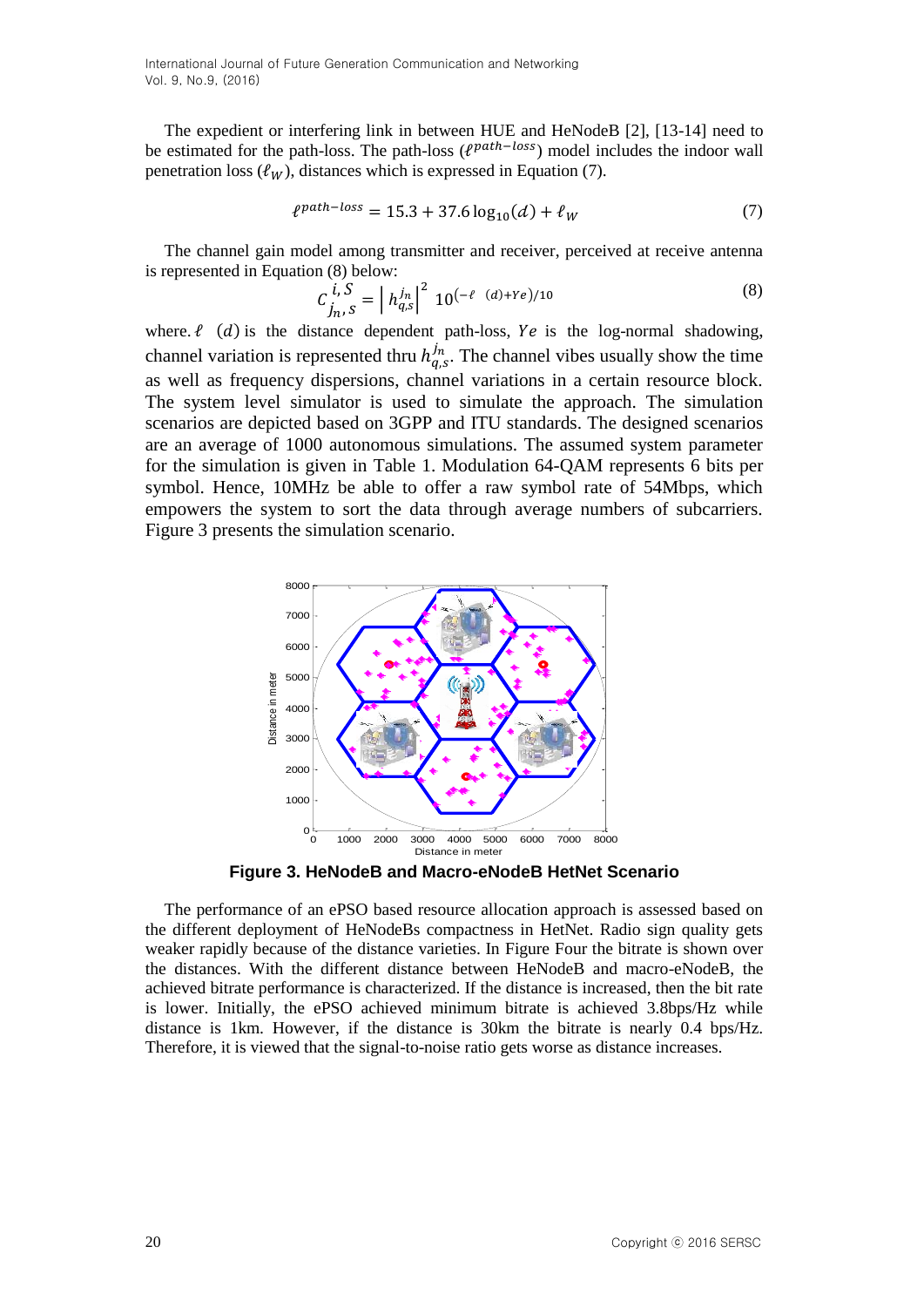

**Figure 4. HeNodeB and Macro-eNodeB HetNet Scenario**



**Figure 5. Total Capacity vs. SINR**

The total capacity over the SINR is presented in Figure 5. The performance is observed from the Fig 5 that, with the lower rate of SINR the capacity is lower also, which can satisfy Shannon's capacity law. It is viewed that, the proposed approach provides the better SINR ratios with better-enhanced capacity towards MUEs. It has happened due to the subcarrier sharing among the HeNodeBs resources, after that, the HeNodeB's allocates the subcarriers to the MUEs. Therefore, if the data rates and capacity is higher, hence the interference possibilities are lower.

# **6. Conclusion**

The deployment of HeNodeB cost is very lower since these are customer premises equipment. HeNodeBs are not only extended coverage in indoor but also increases the bandwidth capacities for HUEs. This is because it shared the both of radio access, and frequency bands with macro-eNodeB as well as HUEs. The subcarrier allocation in OFDMA is vital since the co-channel deployment faced challenges. As a result of the system, throughput becomes worst. This paper enhances PSO based dynamic the subcarrier allocation algorithm in OFDMA based Heterogeneous Network. The results are suggesting that the enhanced algorithm can maximize the SINR distribution as well as throughput. Though, the subcarrier allocation algorithm needs to be enhanced to achieve better performance.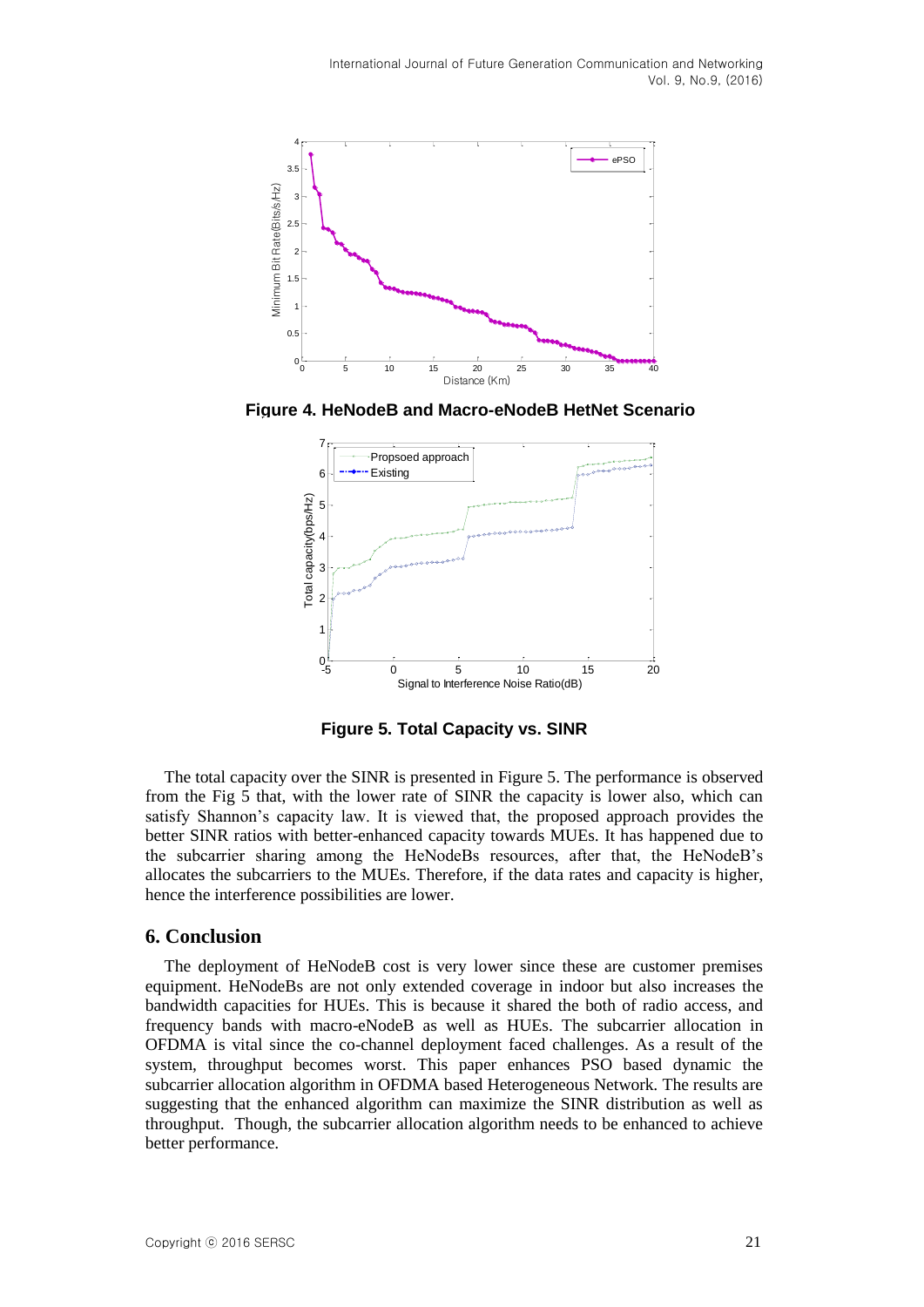# **Acknowledgements**

This research is sponsored by the Ministry of Education, and Research Management Center (RMC), International Islamic University Malaysia.

### **References**

- [1] M. K. Hasan, A. F. Ismail, A.-H. Abdalla, H. Ramli, S. Islam, W. Hashim, et al., "Cluster-Based Spectrum Sensing Scheme in Heterogeneous Network," in Theory and Applications of Applied Electromagnetics, ed: Springer, 2015, pp. 1-11.
- [2] H. Claussen, L. T. Ho, and L. G. Samuel, "An overview of the femtocell concept," Bell Labs Technical Journal, vol. 13, pp. 221-245, 2008.
- [3] V. Chandrasekhar, J. G. Andrews, and A. Gatherer, "Femtocell networks: a survey," Communications Magazine, IEEE, vol. 46, pp. 59-67, 2008.
- [4] M. Hasan, A. F. Ismail, A. H. Abdalla, K. Abdullah, H. Ramli, S. Islam, et al., "Inter-cell interference coordination in LTE-A HetNets: A survey on self organizing approaches," in Computing, Electrical and Electronics Engineering (ICCEEE), 2013 International Conference on, 2013, pp. 196-201.
- [5] M. K. Hasan, A. F. Ismail, A.-H. Abdalla Hashim, K. Abdullah, and H. Ramli, "Performance analysis of interference coordination techniques in heterogeneous network," Research Journal of Applied Sciences, Engineering and Technology, vol. 7, pp. 1536-1550, 2014.
- <span id="page-7-0"></span>[6] M. K. Hasan, A. F. Ismail, A.-H. Abdalla, W. Hashim, and S. Islam, "Throughput Evaluation for the Downlink Scenario of Co-Tier Interference in Heterogeneous Network," Journal of Engineering and Applied Sciences, vol. 10, pp. 9664-9668, November 2015 2015.
- [7] P. Xia, V. Chandrasekhar, and J. G. Andrews, "Open vs. closed access femtocells in the uplink," Wireless Communications, IEEE Transactions on, vol. 9, pp. 3798-3809, 2010.
- [8] H.-S. Jo, P. Xia, and J. G. Andrews, "Open, closed, and shared access femtocells in the downlink," EURASIP Journal on Wireless Communications and Networking, vol. 2012, pp. 1-16, 2012.
- <span id="page-7-1"></span>[9] A. U. Ahmed, M. T. Islam, M. Ismail, and M. Ghanbarisabagh, "Dynamic resource allocation in hybrid access femtocell network," The Scientific World Journal, vol. 2014, 2014.
- [10] G. Li and H. Liu, "Downlink radio resource allocation for multi-cell OFDMA system," Wireless Communications, IEEE Transactions on, vol. 5, pp. 3451-3459, 2006.
- [11] L. Li, X. Changqing, and T. Meixia, "Resource Allocation in Open Access OFDMA Femtocell Networks," Wireless Communications Letters, IEEE, vol. 1, pp. 625-628, 2012.
- [12] R. Y. Chang, Z. Tao, J. Zhang, and C. C. J. Kuo, "Dynamic fractional frequency reuse (D-FFR) for multicell OFDMA networks using a graph framework," Wireless Communications and Mobile Computing, vol. 13, pp. 12-27, 2013.
- [13] A. Shahid, S. Aslam, and K.-G. Lee, "A Decentralized Heuristic Approach towards Resource Allocation in Femtocell Networks," Entropy, vol. 15, pp. 2524-2547, 2013.
- <span id="page-7-2"></span>[14] M. K. Hasan, A. F. Ismail, A.-H. Abdalla, K. Abdullah, H. Ramli, S. Islam, et al., "Self-organizing joint sensing and power allocation scheme (SJSPA) to coordinate cross-tier interference for LTE-A heterogeneous networks," in Telecommunication Technologies (ISTT), 2014 IEEE 2nd International Symposium on, 2014, pp. 11-16.
- <span id="page-7-3"></span>[15] M. S. Obaidat, F. Zarai, and P. Nicopolitidis, Modeling and Simulation of Computer Networks and Systems: Methodologies and Applications: Morgan Kaufmann, 2015.
- [16] Tripti Sharma, G.S. Tomar, Brijesh Kumar, Ishaan Berry, "Particle Swarm Optimization based Cluster Head Election Approach for Wireless Sensor Network International Journal of Smart Device and Appliance Vol.2, No.2, pp.11-24, 2014.

#### **Authors**



**Mohammad Kamrul Hasan**, he is currently a PhD candidate in Communication Engineering at the department of Electrical and Computer Engineering in International Islamic University, Malaysia. He achieved his received his Masters in Communication Engineering from International Islamic University, Malaysia in 2012. His current research interests include OFDMA, Interference, Cognitive Network, Optimization, Big Data, Smart Grid Computing, and Data Communication and Networking. He published more than 50 papers in international journals and conferences. He is a Member of Institute of Electrical and Electronics Engineers (MIEEE), and Member of Institution of Engineering and Technology (MIET).